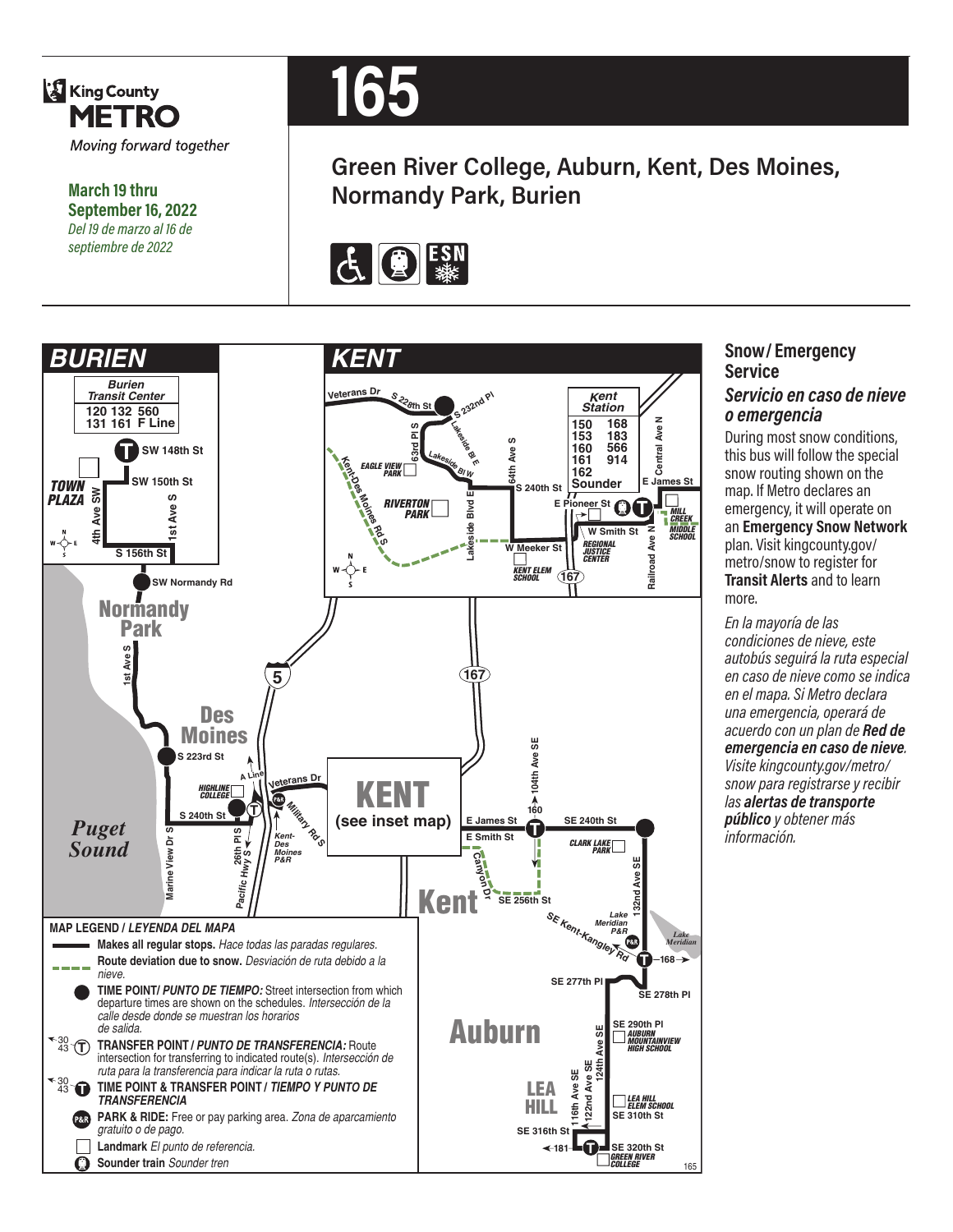## Route 165 Monday thru Friday to Burien

*Servicio de lunes a viernes a Burien*

#### **Green River Kent East Hill Highline College Des Moines Nordmandy Park** SE 320th St & 122nd Ave SE 132nd Ave SE & SE Kent-Kangley Rd SE 240th St & 132nd Ave SE SE 240th St & 104th Ave SE Kent Station Bay 9 Lakeside Blvd E & S 228th St S 240th St & 26th Pl S Marine View Dr S & S 223rd St 1st Ave S & SW Normandy Rd Burien TC Bay 1 Stop #59282 | Stop #60482 | Stop #57119 | Stop #57429 | Stop #57459 | Stop #80004 | Stop #47263 | Stop #47390 | Stop #47570 | Stop #52301 — | — | — | — | 4:55 | 5:03 | 5:13 | 5:20 | 5:27 | 5:35 4:55 | 5:04 | 5:10 | 5:14 | 5:20 | 5:28 | 5:37 | 5:42 | 5:48 | 5:55 5:17 5:26 5:32 5:37 5:44 5:53 6:03 6:09 6:17 6:25 5:38 5:48 5:54 5:59 6:06 6:16 6:26 6:32 6:40 6:48  $\, 6:00 \quad | \quad 6:10 \quad | \quad 6:16 \quad | \quad 6:21 \quad | \quad 6:28 \quad | \quad 6:38 \quad | \quad 6:48 \quad | \quad 6:54 \quad | \quad 7:02 \quad | \quad 7:10$  $6:19$   $6:30$   $6:36$   $6:41$   $6:48$   $6:58$   $7:08$   $7:15$   $7:23$   $7:31$  $6:38$   $|$   $6:49$   $|$   $6:55$   $|$   $7:00$   $|$   $7:08$   $|$   $7:18$   $|$   $7:30$   $|$   $7:37$   $|$   $7:46$   $|$   $7:55$ 6:57 7:08 7:14 7:19 7:28 7:38 7:50 7:57 8:06 8:15 7:17 7:28 7:34 7:39 7:48 7:58 8:10 8:17 8:26 8:35 7:47 7:58 8:04 8:09 8:18 8:28 8:40 8:47 8:56 9:05 8:09 8:20 8:26 8:31 8:40 8:50 9:02 9:08 9:16 9:25 8:36 8:47 8:53 8:58 9:07 9:17 9:29 9:36 9:47 9:57 9:08 9:19 9:25 9:30 9:39 9:49 10:01 10:07 10:15 10:26 9:36 9:47 9:53 9:58 10:07 10:17 10:29 10:35 10:43 10:54 10:06 10:17 10:23 10:28 10:37 10:47 10:59 11:05 11:13 11:24 10:36 10:47 10:53 10:58 11:07 11:17 11:29 11:35 11:43 11:54  $11:06$   $\mid$   $11:17$   $\mid$   $11:23$   $\mid$   $11:28$   $\mid$   $11:37$   $\mid$   $11:47$   $\mid$   $11:59$   $\mid$   $\mid$   $\mid$   $2:06$   $\mid$   $\mid$   $12:17$   $\mid$   $\mid$   $12:27$ 11:36 11:47 11:53 11:58 12:07 12:17 12:29 12:35 12:43 12:53 12:06 12:17 12:23 12:28 12:37 12:47 12:59 1:06 1:14 1:24 12:36 12:47 12:53 12:58 1:07 1:17 1:29 1:36 1:44 1:54 1:06 1:17 1:23 1:28 1:37 1:47 1:59 2:06 2:15 2:26 1:36 1:47 1:53 1:58 2:07 2:17 2:29 2:36 2:45 2:56 2:05 2:16 2:23 2:28 2:37 2:47 2:59 3:06 3:15 3:26 2:34 2:45 2:52 2:57 3:07 3:18 3:31 3:38 3:47 3:58 3:08 3:19 3:26 3:31 3:41 3:52 4:05 4:13 4:22 4:32 3:27 3:38 3:45 3:51 4:01 4:12 4:25 4:33 4:42 4:52 3:47 3:58 4:05 4:11 4:21 4:32 4:45 4:53 5:02 5:12 4:07 | 4:18 | 4:25 | 4:31 | 4:41 | 4:52 | 5:05 | 5:13 | 5:22 | 5:32 4:27 | 4:38 | 4:45 | 4:51 | 5:01 | 5:12 | 5:25 | 5:32 | 5:40 | 5:50 4:47 | 4:58 | 5:05 | 5:11 | 5:21 | 5:32 | 5:45 | 5:52 | 6:00 | 6:10 5:12 5:23 5:30 5:36 5:45 5:56 6:09 6:16 6:24 6:34 5:41 5:52 5:59 6:05 6:13 6:23 6:36 6:42 6:50 6:59  $6:09$   $6:20$   $6:27$   $6:33$   $6:41$   $6:51$   $7:04$   $7:10$   $7:17$   $7:26$ 6:43 6:54 7:00 7:05 7:13 7:22 7:33 7:39 7:46 7:55 7:13 7:24 7:30 7:35 7:43 7:52 8:02 8:08 8:15 8:23 7:45 7:55 8:01 8:06 8:13 8:22 8:32 8:38 8:45 8:53 8:16 8:26 8:32 8:37 8:43 8:52 9:02 9:08 9:15 9:23 8:48 8:57 9:03 9:07 9:13 9:22 9:32 9:38 9:45 9:52 9:48 9:57 10:03 10:07 10:13 10:21 10:31 10:36 10:43 10:50 10:49 10:58 11:03 11:07 11:13 11:21 11:31 11:36 11:43 11:50

### Route 165 Monday thru Friday to Green River College

*Servicio de lunes a viernes a Green River College*

|                                                                                                                                                            | Nordmandy<br>Park                                                                                                                                          | <b>Des</b><br><b>Moines</b>                                                                                                                                | <b>Highline</b><br>College                                                                                                                                 |                                                                                                                                                            |                                                                                                                                                            |                                                                                                                                                            | <b>Kent East Hill</b>                                                                                                                                      |                                                                                                                                                            | Green<br><b>River</b><br>College                                                                                                                           |
|------------------------------------------------------------------------------------------------------------------------------------------------------------|------------------------------------------------------------------------------------------------------------------------------------------------------------|------------------------------------------------------------------------------------------------------------------------------------------------------------|------------------------------------------------------------------------------------------------------------------------------------------------------------|------------------------------------------------------------------------------------------------------------------------------------------------------------|------------------------------------------------------------------------------------------------------------------------------------------------------------|------------------------------------------------------------------------------------------------------------------------------------------------------------|------------------------------------------------------------------------------------------------------------------------------------------------------------|------------------------------------------------------------------------------------------------------------------------------------------------------------|------------------------------------------------------------------------------------------------------------------------------------------------------------|
| <b>Burien TC</b><br>Bay 5                                                                                                                                  | 1st Ave S<br>& SW<br>Normandy<br>Rd                                                                                                                        | Marine<br>View Dr S &<br>S 223rd St                                                                                                                        | S 240th St<br>&<br>26th PIS                                                                                                                                | Lakeside<br>Blvd E &<br>S 228th St                                                                                                                         | <b>Kent Station</b><br>Bay 2                                                                                                                               | <b>SE 240th</b><br>St & 104th<br>Ave SE                                                                                                                    | <b>SE 240th</b><br>St & 132nd<br>Ave SE                                                                                                                    | Lake<br>Meridian<br>P&R                                                                                                                                    | <b>SE 320th</b><br>St & 122nd<br>Ave SE                                                                                                                    |
| Stop #52305                                                                                                                                                | Stop #48630                                                                                                                                                | Stop #48810                                                                                                                                                | Stop #47263                                                                                                                                                | Stop #80031                                                                                                                                                | Stop #57452                                                                                                                                                | Stop #57127                                                                                                                                                | Stop #57113                                                                                                                                                | Stop #60457                                                                                                                                                | Stop #59282                                                                                                                                                |
| 4:38<br>5:24<br>5:44<br>6:02<br>6:26<br>7:02<br>7:34<br>7:58<br>8:27<br>8:57<br>9:28<br>9:59<br>10:28<br>10:58<br>11:27<br>11:52<br>12:26<br>12:52<br>1:27 | 4:44<br>5:30<br>5:50<br>6:08<br>6:32<br>7:09<br>7:41<br>8:05<br>8:35<br>9:05<br>9:36<br>10:07<br>10:36<br>11:06<br>11:35<br>12:00<br>12:34<br>1:00<br>1:35 | 4:51<br>5:37<br>5:57<br>6:15<br>6:39<br>7:16<br>7:49<br>8:13<br>8:43<br>9:13<br>9:44<br>10:14<br>10:43<br>11:13<br>11:42<br>12:11<br>12:41<br>1:11<br>1:42 | 4:57<br>5:43<br>6:03<br>6:21<br>6:45<br>7:22<br>7:55<br>8:19<br>8:49<br>9:19<br>9:50<br>10:20<br>10:49<br>11:19<br>11:49<br>12:18<br>12:48<br>1:18<br>1:49 | 5:06<br>5:55<br>6:15<br>6:33<br>6:57<br>7:34<br>8:07<br>8:31<br>9:01<br>9:31<br>10:01<br>10:31<br>11:01<br>11:31<br>12:01<br>12:31<br>1:00<br>1:31<br>2:01 | 5:17<br>6:06<br>6:26<br>6:46<br>7:10<br>7:47<br>8:20<br>8:45<br>9:15<br>9:45<br>10:15<br>10:45<br>11:15<br>11:45<br>12:15<br>12:45<br>1:15<br>1:45<br>2:16 | 5:22<br>6:12<br>6:32<br>6:52<br>7:16<br>7:53<br>8:26<br>8:52<br>9:22<br>9:52<br>10:22<br>10:52<br>11:22<br>11:52<br>12:23<br>12:52<br>1:23<br>1:52<br>2:24 | 5:26<br>6:16<br>6:36<br>6:56<br>7:20<br>7:57<br>8:30<br>8:56<br>9:26<br>9:56<br>10:26<br>10:56<br>11:26<br>11:56<br>12:27<br>12:57<br>1:28<br>1:57<br>2:29 | 5:32<br>6:22<br>6:42<br>7:02<br>7:26<br>8:03<br>8:36<br>9:02<br>9:32<br>10:02<br>10:32<br>11:02<br>11:32<br>12:02<br>12:33<br>1:03<br>1:34<br>2:03<br>2:35 | 5:46<br>6:37<br>6:57<br>7:17<br>7:41<br>8:20<br>8:52<br>9:18<br>9:47<br>10:16<br>10:47<br>11:17<br>11:47<br>12:17<br>12:48<br>1:17<br>1:49<br>2:18<br>2:50 |
| 1:57<br>2:16                                                                                                                                               | 2:05<br>2:24                                                                                                                                               | 2:13<br>2:32                                                                                                                                               | 2:20<br>2:39                                                                                                                                               | 2:32<br>2:51                                                                                                                                               | 2:46<br>3:05                                                                                                                                               | 2:54<br>3:13                                                                                                                                               | 2:59<br>3:18                                                                                                                                               | 3:06<br>3:25                                                                                                                                               | 3:21<br>3:40                                                                                                                                               |
| 2:43<br>3:08<br>3:27<br>3:46<br>4:06<br>4:27<br>4:55<br>5:22<br>5:54                                                                                       | 2:52<br>3:17<br>3:36<br>3:55<br>4:15<br>4:36<br>5:04<br>5:31<br>6:03                                                                                       | 3:03<br>3:25<br>3:44<br>4:03<br>4:23<br>4:44<br>5:12<br>5:39<br>6:11                                                                                       | 3:11<br>3:34<br>3:53<br>4:12<br>4:32<br>4:53<br>5:21<br>5:47<br>6:18                                                                                       | 3:25<br>3:47<br>4:07<br>4:26<br>4:46<br>5:07<br>5:35<br>6:00<br>6:31                                                                                       | 3:40<br>4:02<br>4:22<br>4:42<br>5:02<br>5:22<br>5:50<br>6:15<br>6:45                                                                                       | 3:48<br>4:10<br>4:30<br>4:50<br>5:10<br>5:30<br>5:58<br>6:23<br>6:53                                                                                       | 3:54<br>4:16<br>4:36<br>4:56<br>5:16<br>5:35<br>6:03<br>6:28<br>6:58                                                                                       | 4:01<br>4:23<br>4:43<br>5:03<br>5:23<br>5:42<br>6:10<br>6:35<br>7:05                                                                                       | 4:17<br>4:40<br>5:00<br>5:20<br>5:40<br>5:58<br>6:26<br>6:51<br>7:21                                                                                       |
| 6:26<br>6:48<br>7:19                                                                                                                                       | 6:35<br>6:56<br>7:26                                                                                                                                       | 6:42<br>7:03<br>7:33                                                                                                                                       | 6:49<br>7:10<br>7:40                                                                                                                                       | 7:01<br>7:21<br>7:51                                                                                                                                       | 7:13<br>7:33<br>8:03                                                                                                                                       | 7:19<br>7:39<br>8:09                                                                                                                                       | 7:23<br>7:43<br>8:13                                                                                                                                       | 7:30<br>7:50<br>8:19                                                                                                                                       | 7:45<br>8:04<br>8:33                                                                                                                                       |
| 7:49<br>8:22<br>8:52<br>9:22<br>10:25<br>11:25                                                                                                             | 7:56<br>8:29<br>8:59<br>9:29<br>10:32<br>11:32                                                                                                             | 8:03<br>8:36<br>9:06<br>9:36<br>10:38<br>11:38                                                                                                             | 8:10<br>8:42<br>9:12<br>9:42<br>10:44<br>11:44                                                                                                             | 8:21<br>8:52<br>9:22<br>9:52<br>10:53<br>11:53                                                                                                             | 8:33<br>9:03<br>9:33<br>10:03<br>11:03<br>12:03                                                                                                            | 8:39<br>9:09<br>9:38<br>10:08<br>11:08                                                                                                                     | 8:43<br>9:13<br>9:42<br>10:12<br>11:12                                                                                                                     | 8:49<br>9:18<br>9:47<br>10:17<br>11:17                                                                                                                     | 9:03<br>9:32<br>10:00<br>10:30<br>11:30                                                                                                                    |
| <b>Bold PM time</b>                                                                                                                                        |                                                                                                                                                            |                                                                                                                                                            |                                                                                                                                                            |                                                                                                                                                            |                                                                                                                                                            |                                                                                                                                                            |                                                                                                                                                            |                                                                                                                                                            |                                                                                                                                                            |



Bold PM time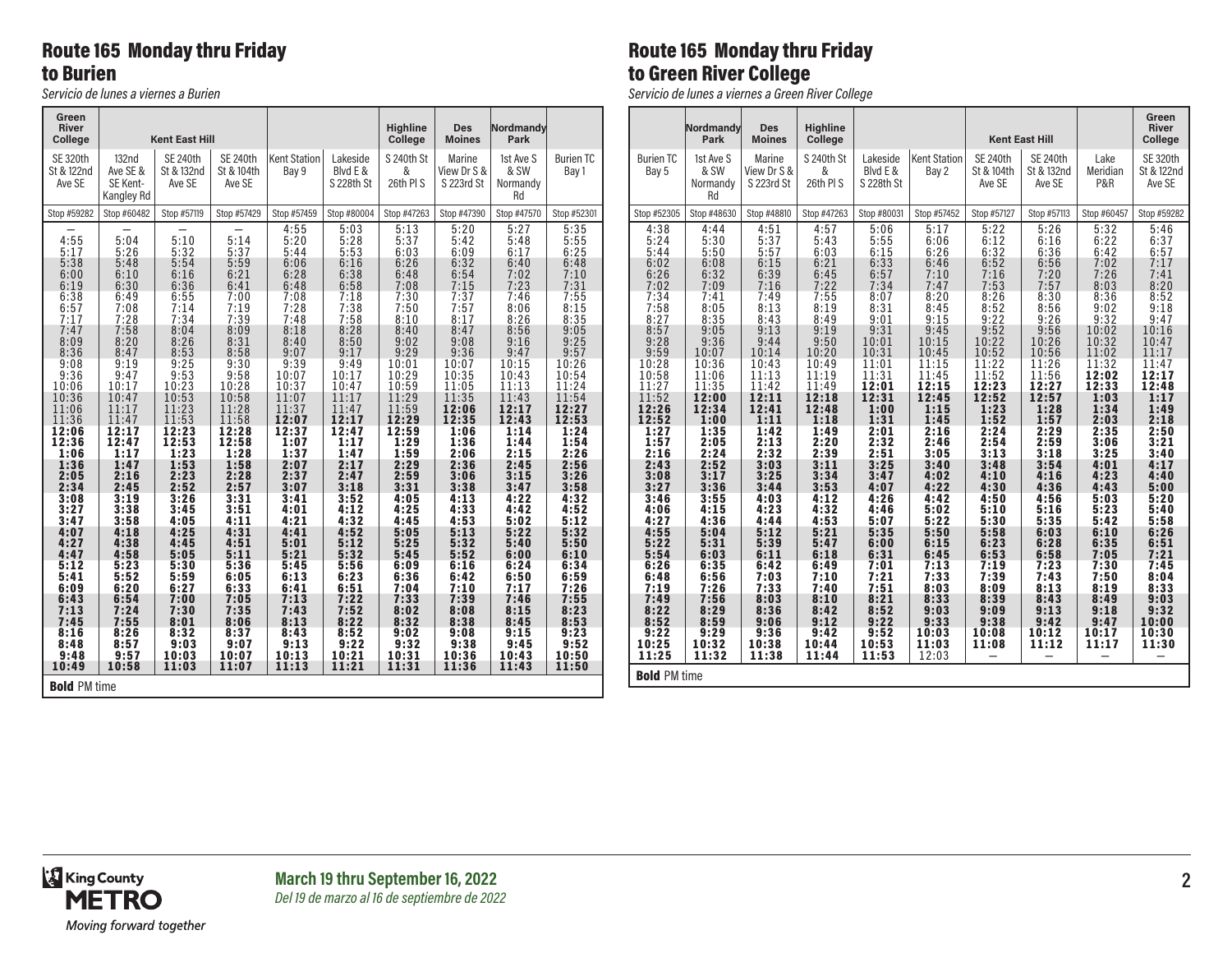## Route 165 Saturday to Burien

*Servicio de al sábado a Burien*

#### **Green River Kent East Hill Highline College Des Moines Nordmandy Park** SE 320th St & 122nd Ave SE 132nd Ave SE & SE Kent-Kangley Rd SE 240th St & 132nd Ave SE SE 240th St & 104th Ave SE Kent Station Bay 9 Lakeside Blvd E & S 228th St S 240th St & 26th Pl S Marine View Dr S & S 223rd St 1st Ave S & SW Normandy Rd Burien TC Bay 1 Stop #59282 | Stop #60482 | Stop #57119 | Stop #57429 | Stop #57459 | Stop #80004 | Stop #47263 | Stop #47390 | Stop #47570 | Stop #52301  $6:05$   $6:13$   $6:23$   $6:31$   $6:39$   $6:47$  $6:05$   $|$   $6:15$   $|$   $6:21$   $|$   $6:26$   $|$   $6:33$   $|$   $6:41$   $|$   $6:50$   $|$   $6:57$   $|$   $7:04$   $|$   $7:11$  $6:38$   $|$   $6:48$   $|$   $6:54$   $|$   $6:59$   $|$   $7:06$   $|$   $7:14$   $|$   $7:23$   $|$   $7:30$   $|$   $7:37$   $|$   $7:44$  $7:09$   $| 7:19$   $| 7:25$   $| 7:30$   $| 7:37$   $| 7:45$   $| 7:54$   $| 8:01$   $| 8:08$   $| 8:15$ 7:40 7:50 7:56 8:01 8:08 8:16 8:25 8:32 8:39 8:46 8:09 8:19 8:25 8:30 8:38 8:46 8:56 9:03 9:13 9:21 8:39 8:49 8:55 9:00 9:08 9:17 9:28 9:35 9:43 9:52 9:12 9:22 9:28 9:33 9:41 9:50 10:01 10:08 10:16 10:25 9:43 9:53 9:59 10:04 10:12 10:21 10:32 10:39 10:47 10:56  $10:11$   $\mid$   $10:22$   $\mid$   $10:28$   $\mid$   $10:33$   $\mid$   $10:42$   $\mid$   $10:51$   $\mid$   $11:01$   $\mid$   $11:08$   $\mid$   $11:19$   $\mid$   $11:27$ 10:43 10:53 10:59 11:04 11:13 11:22 11:33 11:40 11:48 11:57 11:13 11:23 11:29 11:34 11:43 11:52 12:03 12:10 12:19 12:28 11:43 11:54 12:00 12:05 12:14 12:23 12:34 12:41 12:50 12:59 12:13 12:24 12:31 12:37 12:46 12:56 1:07 1:14 1:26 1:36 12:45 12:56 1:03 1:08 1:17 1:27 1:38 1:45 1:54 2:04 1:17 1:28 1:35 1:40 1:49 1:59 2:11 2:18 2:27 2:37 1:47 1:58 2:05 2:10 2:19 2:29 2:41 2:48 2:57 3:06 2:17 2:28 2:35 2:40 2:49 2:59 3:11 3:18 3:26 3:35 2:47 2:58 3:05 3:10 3:19 3:29 3:41 3:48 3:56 4:05 3:17 3:28 3:35 3:40 3:49 3:59 4:10 4:17 4:25 4:34 3:48 3:59 4:06 4:11 4:19 4:29 4:39 4:46 4:54 5:03 4:18 4:29 4:36 4:41 4:49 4:59 5:09 5:16 5:23 5:32 4:48 4:59 5:06 5:11 5:19 5:29 5:39 5:46 5:53 6:02 5:18 5:29 5:36 5:41 5:49 5:59 6:09 6:16 6:23 6:32 5:46 5:57 6:04 6:09 6:17 6:27 6:37 6:44 6:51 7:00  $\, 6:15\,$   $\,$   $\, 6:26\,$   $\,$   $\, 6:33\,$   $\,$   $\, 6:38\,$   $\,$   $\, 6:46\,$   $\,$   $\, 6:56\,$   $\,$   $\,$   $\, 7:06\,$   $\,$   $\,$   $\, 7:13\,$   $\,$   $\,$   $\, 7:20\,$   $\,$   $\,$   $\, 7:29$ 6:42 6:53 6:59 7:04 7:12 7:22 7:32 7:39 7:46 7:54 7:13 7:23 7:29 7:34 7:42 7:51 8:01 8:08 8:14 8:22 7:42 7:52 7:58 8:03 8:10 8:19 8:29 8:36 8:42 8:50 8:12 8:22 8:28 8:33 8:40 8:49 8:58 9:04 9:10 9:18 8:42 8:52 8:58 9:03 9:10 9:19 9:28 9:34 9:40 9:48 9:18 9:28 9:33 9:38 9:45 9:54 10:03 10:09 10:15 10:22 9:48 9:57 10:02 10:07 10:14 10:23 10:32 10:38 10:44 10:51 10:46 10:55 11:00 11:04 11:11 11:18 11:26 11:32 11:38 11:45 Bold PM time

## Route 165 Saturday to Green River College

*Servicio de al sábado a Green River College*

|                                                                                                                                                                                                                                            | Nordmandy<br>Park                                                                                                                                                                                                                          | <b>Des</b><br><b>Moines</b>                                                                                                                                                                                                                | <b>Highline</b><br>College                                                                                                                                                                                                                 |                                                                                                                                                                                                                                            |                                                                                                                                                                                                                                            |                                                                                                                                                                                                                                            | <b>Kent East Hill</b>                                                                                                                                                                                                                     |                                                                                                                                                                                                                                            | Green<br><b>River</b><br>College                                                                                                                                                                                                           |
|--------------------------------------------------------------------------------------------------------------------------------------------------------------------------------------------------------------------------------------------|--------------------------------------------------------------------------------------------------------------------------------------------------------------------------------------------------------------------------------------------|--------------------------------------------------------------------------------------------------------------------------------------------------------------------------------------------------------------------------------------------|--------------------------------------------------------------------------------------------------------------------------------------------------------------------------------------------------------------------------------------------|--------------------------------------------------------------------------------------------------------------------------------------------------------------------------------------------------------------------------------------------|--------------------------------------------------------------------------------------------------------------------------------------------------------------------------------------------------------------------------------------------|--------------------------------------------------------------------------------------------------------------------------------------------------------------------------------------------------------------------------------------------|-------------------------------------------------------------------------------------------------------------------------------------------------------------------------------------------------------------------------------------------|--------------------------------------------------------------------------------------------------------------------------------------------------------------------------------------------------------------------------------------------|--------------------------------------------------------------------------------------------------------------------------------------------------------------------------------------------------------------------------------------------|
| <b>Burien TC</b><br>Bay 5                                                                                                                                                                                                                  | 1st Ave S<br>& SW<br>Normandy<br>Rd                                                                                                                                                                                                        | Marine<br>View Dr S &<br>S 223rd St                                                                                                                                                                                                        | S 240th St<br>&<br>26th PIS                                                                                                                                                                                                                | Lakeside<br>Blvd E &<br>S 228th St                                                                                                                                                                                                         | <b>Kent Station</b><br>Bay 2                                                                                                                                                                                                               | <b>SE 240th</b><br>St & 104th<br>Ave SE                                                                                                                                                                                                    | SE 240th<br>St & 132nd<br>Ave SE                                                                                                                                                                                                          | Lake<br>Meridian<br>P&R                                                                                                                                                                                                                    | <b>SE 320th</b><br>St & 122nd<br>Ave SE                                                                                                                                                                                                    |
| Stop #52305                                                                                                                                                                                                                                | Stop #48630                                                                                                                                                                                                                                | Stop #48810                                                                                                                                                                                                                                | Stop #47263                                                                                                                                                                                                                                | Stop #80031                                                                                                                                                                                                                                | Stop #57452                                                                                                                                                                                                                                | Stop #57127                                                                                                                                                                                                                                | Stop #57113                                                                                                                                                                                                                               | Stop #60457                                                                                                                                                                                                                                | Stop #59282                                                                                                                                                                                                                                |
| 6:11<br>6:38<br>7:07<br>7:37<br>8:07<br>8:37<br>9:07<br>9:35<br>10:03<br>10:32<br>11:02<br>11:32<br>12:02<br>12:32<br>1:02<br>1:28<br>2:01<br>2:32<br>3:02<br>3:32<br>4:02<br>4:28<br>5:00<br>5:31<br>6:04<br>6:31<br>7:05<br>7:35<br>8:05 | 6:17<br>6:44<br>7:14<br>7:44<br>8:14<br>8:44<br>9:14<br>9:42<br>10:11<br>10:40<br>11:10<br>11:40<br>12:10<br>12:40<br>1:10<br>1:36<br>2:10<br>2:41<br>3:11<br>3:41<br>4:11<br>4:36<br>5:09<br>5:39<br>6:11<br>6:39<br>7:12<br>7:42<br>8:12 | 6:23<br>6:51<br>7:21<br>7:51<br>8:21<br>8:51<br>9:21<br>9:49<br>10:18<br>10:47<br>11:17<br>11:47<br>12:17<br>12:47<br>1:17<br>1:47<br>2:17<br>2:48<br>3:18<br>3:48<br>4:18<br>4:47<br>5:16<br>5:46<br>6:18<br>6:49<br>7:19<br>7:49<br>8:19 | 6:29<br>6:57<br>7:27<br>7:57<br>8:27<br>8:57<br>9:27<br>9:55<br>10:24<br>10:54<br>11:24<br>11:54<br>12:24<br>12:54<br>1:24<br>1:54<br>2:24<br>2:55<br>3:25<br>3:55<br>4:25<br>4:54<br>5:23<br>5:53<br>6:25<br>6:56<br>7:26<br>7:56<br>8:26 | 6:37<br>7:06<br>7:36<br>8:06<br>8:36<br>9:06<br>9:36<br>10:05<br>10:35<br>11:05<br>11:35<br>12:05<br>12:35<br>1:05<br>1:35<br>2:05<br>2:35<br>3:06<br>3:36<br>4:06<br>4:36<br>5:05<br>5:35<br>6:05<br>6:36<br>7:06<br>7:36<br>8:06<br>8:36 | 6:47<br>7:17<br>7:47<br>8:18<br>8:48<br>9:18<br>9:48<br>10:18<br>10:48<br>11:18<br>11:48<br>12:18<br>12:48<br>1:18<br>1:48<br>2:18<br>2:48<br>3:18<br>3:48<br>4:18<br>4:48<br>5:18<br>5:48<br>6:18<br>6:48<br>7:18<br>7:48<br>8:18<br>8:48 | 6:52<br>7:22<br>7:53<br>8:24<br>8:54<br>9:24<br>9:54<br>10:24<br>10:54<br>11:25<br>11:55<br>12:25<br>12:55<br>1:25<br>1:55<br>2:25<br>2:55<br>3:25<br>3:55<br>4:25<br>4:55<br>5:25<br>5:55<br>6:25<br>6:54<br>7:24<br>7:54<br>8:24<br>8:54 | 6:55<br>7:25<br>7:57<br>8:28<br>8:58<br>9:28<br>9:58<br>10:28<br>10:58<br>11:29<br>11:59<br>12:29<br>1:00<br>1:30<br>2:01<br>2:31<br>3:00<br>3:30<br>4:00<br>4:30<br>5:00<br>5:30<br>6:00<br>6:30<br>6:59<br>7:29<br>7:59<br>8:29<br>8:59 | 7:00<br>7:30<br>8:02<br>8:33<br>9:03<br>9:33<br>10:03<br>10:33<br>11:04<br>11:35<br>12:05<br>12:35<br>1:06<br>1:36<br>2:07<br>2:38<br>3:06<br>3:36<br>4:06<br>4:36<br>5:06<br>5:37<br>6:06<br>6:35<br>7:04<br>7:34<br>8:04<br>8:34<br>9:04 | 7:14<br>7:44<br>8:16<br>8:47<br>9:17<br>9:47<br>10:17<br>10:47<br>11:19<br>11:50<br>12:20<br>12:50<br>1:21<br>1:51<br>2:22<br>2:53<br>3:21<br>3:51<br>4:21<br>4:51<br>5:21<br>5:52<br>6:21<br>6:50<br>7:19<br>7:48<br>8:19<br>8:49<br>9:19 |
| 8:35<br>9:08                                                                                                                                                                                                                               | 8:42<br>9:15                                                                                                                                                                                                                               | 8:49<br>9:21                                                                                                                                                                                                                               | 8:56<br>9:27                                                                                                                                                                                                                               | 9:06<br>9:36                                                                                                                                                                                                                               | 9:18<br>9:48                                                                                                                                                                                                                               | 9:24<br>9:53                                                                                                                                                                                                                               | 9:29<br>9:58                                                                                                                                                                                                                              | 9:34<br>10:03                                                                                                                                                                                                                              | 9:49<br>10:18                                                                                                                                                                                                                              |
| 9:39<br>10:40                                                                                                                                                                                                                              | 9:46<br>10:46                                                                                                                                                                                                                              | 9:52<br>10:52                                                                                                                                                                                                                              | 9:58<br>10:58                                                                                                                                                                                                                              | 10:07<br>11:07                                                                                                                                                                                                                             | 10:18<br>11:18                                                                                                                                                                                                                             | 10:23                                                                                                                                                                                                                                      | 10:28                                                                                                                                                                                                                                     | 10:33                                                                                                                                                                                                                                      | 10:48                                                                                                                                                                                                                                      |
| 11:40                                                                                                                                                                                                                                      | 11:46                                                                                                                                                                                                                                      | 11:52                                                                                                                                                                                                                                      | 11:58                                                                                                                                                                                                                                      | 12:07                                                                                                                                                                                                                                      | 12:18                                                                                                                                                                                                                                      | $\equiv$                                                                                                                                                                                                                                   | $\overline{\phantom{0}}$                                                                                                                                                                                                                  | $\overline{\phantom{0}}$                                                                                                                                                                                                                   | $\overline{\phantom{0}}$                                                                                                                                                                                                                   |
| <b>Bold PM time</b>                                                                                                                                                                                                                        |                                                                                                                                                                                                                                            |                                                                                                                                                                                                                                            |                                                                                                                                                                                                                                            |                                                                                                                                                                                                                                            |                                                                                                                                                                                                                                            |                                                                                                                                                                                                                                            |                                                                                                                                                                                                                                           |                                                                                                                                                                                                                                            |                                                                                                                                                                                                                                            |